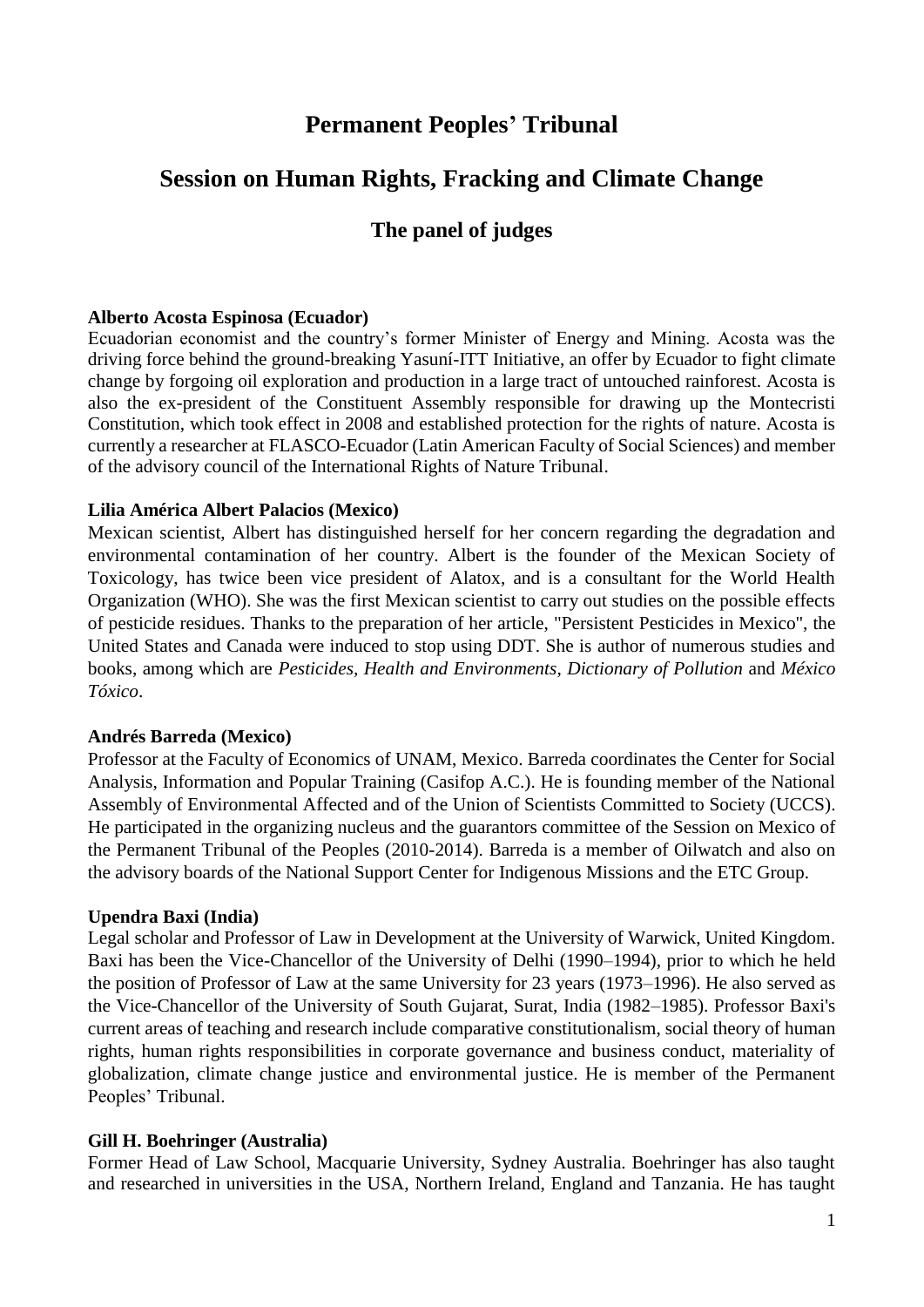many subjects in law as well as sociology of education, sociology of deviance, anthropology, criminology. Has served as a panel member on Permanent People's Tribunals in Cambodia, Indonesia and Sri Lanka inquiring into the garment industry, in Mexico inquiring into globalization and the social crisis, and Kuala Lumpur on the Rohingya genocide. Current research includes corporate crime and regulatory capture in the Philippines; the "war on drugs" in the Philippines; worldwide attacks on lawyers; alternative justice systems (Kurdistan and Brazil); people's lawyers and people's struggles (Turkey and the Philippines); local people's tribunals and social movements. He has also served as an international election observer in the Philippines in 2007, 2010 and 2013.

# **Maria Fernanda Campa (Mexico)**

Mexican geologist, Campa was the first Mexican graduate in geological engineering. She has worked at Petróleo Mexicanos (PEMEX), was part of the Mexican Petroleum Institute, and founded the reservoir geology laboratory. A member of the group of engineers Constitution of 17, she and other colleagues defend the public and inalienable nature of the subsoil and advocate reform of the company away from liberal practices.

#### **Louis Kotzé (South Africa)**

Research Professor of Law at the Faculty of Law, North-West University (Potchefstroom Campus), South Africa, where he also teaches in the post-graduate LLM programme in Environmental Law and Governance. Kotzé is serving a concurrent term as Visiting Professor of Environmental Law at the University of Lincoln, UK. His research focuses on the anthropocene, environmental constitutionalism, human rights, and global environmental governance and he has published over 100 publications on these themes. His recent books include: *Research Handbook on Human Rights and the Environment* (with Anna Grear-Edward Elgar, 2015); *Global Environmental Constitutionalism in the Anthropocene* (Hart, 2016); and *Environmental Law and Governance for the Anthropocene* (Hart, 2017). He is co-editor of the *Journal of Human Rights and the Environment*. In 2016 he obtained a second Ph.D. at Tilburg University and has recently been awarded the prestigious European Commission Horizon 2020 Marie Curie Fellowship to conduct research for two years in the UK and the Netherlands.

#### **Larry Lohmann (UK)**

Scholar and activist who works with the Corner House, a research and solidarity NGO in the UK that supports democratic and community movements for environmental and social justice. Lohmann has contributed to numerous scholarly books as well as to journals on land and forest conflicts, globalization, Southeast Asian environmental movements, racism, commons, climate change and the discourses of development, population and economics. He is a founding member of the Durban Group for Climate Justice.

#### **Francesco Martone (Italy)**

Spokeperson for the Italian network In Difesa Di that works in support of human rights defenders. Martone's areas of work and interest concern migrants, globalization, peace and disarmament, human rights and enviromental justice. As a member of the Italian Senate for two terms (2001-2008), he sat on the Senate's Foreign Affairs Committee and was secretary of its Human Rights Committee. From 1988 to 1995 he worked for Greenpeace International, and was then Chair of Greenpeace Italy for 3 years. He founded and coordinated the Reform the World Bank campaign (now Re:Common) from 1995 to 2001. Martone worked from 2008 to 2016 for the British NGO Forest Peoples Programme on issues related to indigenous peoples' rights and climate change and is currently a consultant for the Tebtebba Foundation. He is a member of the board of Un Ponte Per and is a member of the Permanent Peoples' Tribunal.